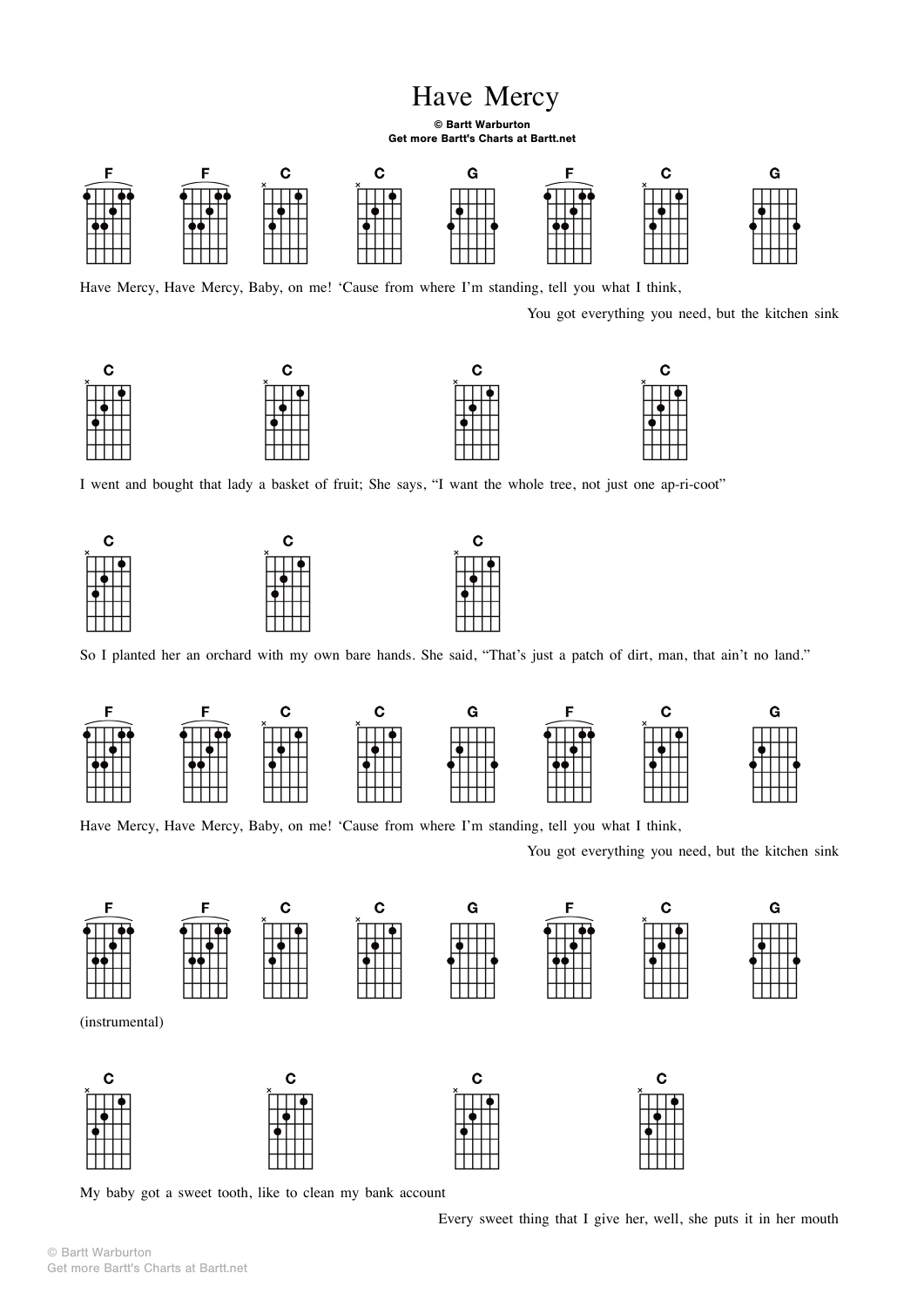| ÷.       | tΞ |   |
|----------|----|---|
| $\times$ | ັ  | v |
|          |    |   |
|          |    |   |
|          |    |   |
|          |    |   |

I give her every kind of candy, but she gimme all her jabber,

"I want a Snickers bar with peanuts, and you give me Abba-Zabba."



Have Mercy, Have Mercy, Baby, on me! 'Cause from where I'm standing, tell you what I think,

You got everything you need, but the kitchen sink



She drive me up the wall, talkin' 'bout a wedding ring. She said "I don't give a hoot about those silly songs you sing.



Then she stick her finger in my face and wave it in the air

She says, "You see that empty knuckle? Better put a diamond there!"



Have Mercy, Have Mercy, Baby, on me! 'Cause from where I'm standing, tell you what I think,

You got everything you need, but the kitchen sink

© Bartt Warburton Get more Bartt's Charts at Bartt.net